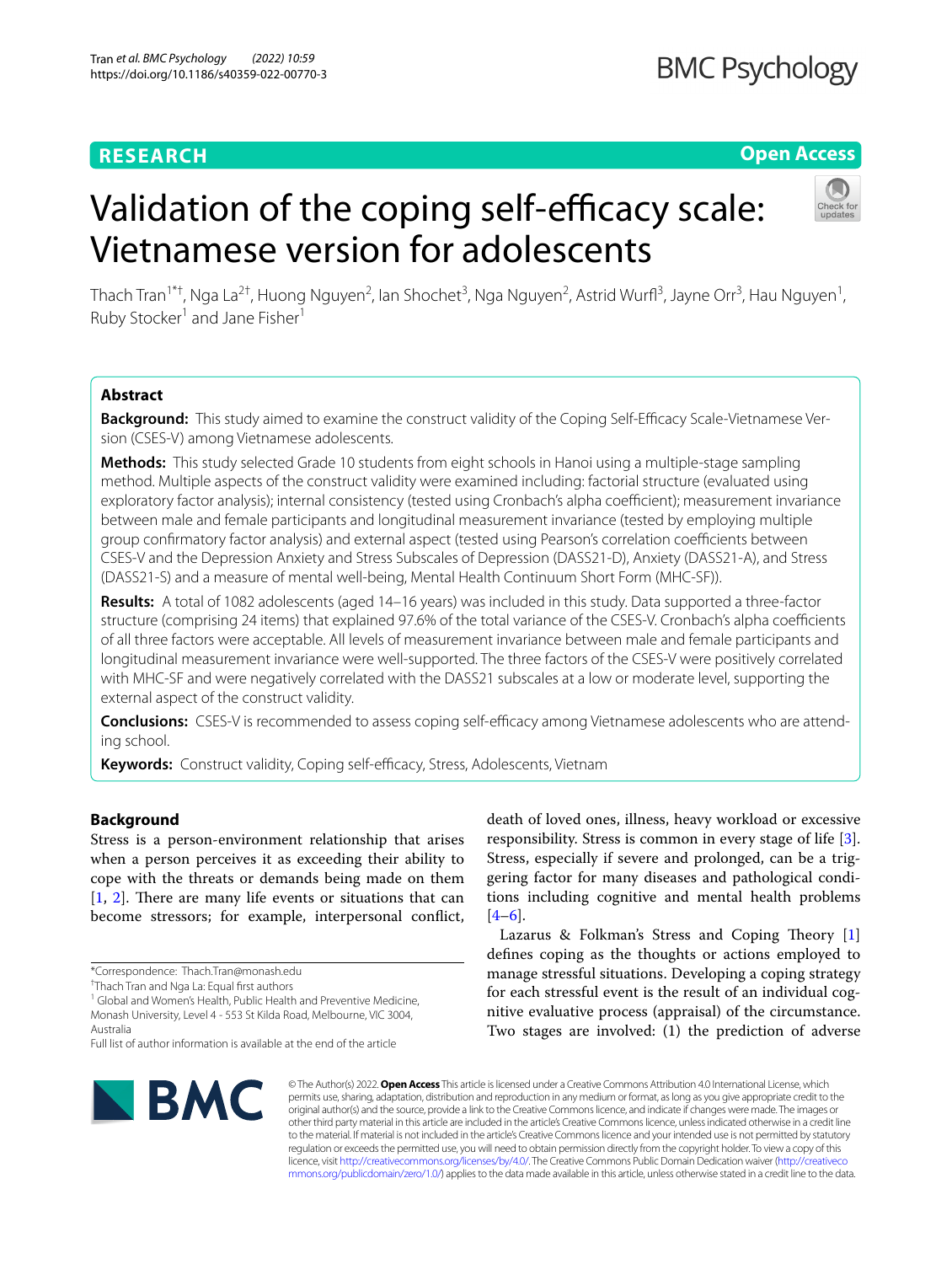outcomes (primary appraisal), and (2) consideration of diferent ways to respond (secondary appraisal). Coping strategies can be categorised into problem-focused and emotion-focused coping. Problem-focused coping concentrates on changing the stressor itself and its physical impact. Emotion-focused coping centres around managing emotional responses to stressful events. However, some coping responses do not ft completely into either category. For instance, seeking social support can be a problem-focused effort (change the situation) or an emotion-focused action (soothe the distressing emotion). When the coping strategies ft the stressful events/situations well, people can diminish the infuence of stressful experiences, and in turn reduce immediate and future psychological and physical health impacts [[7\]](#page-7-5).

Coping with stress self-efficacy is a construct that was recently formulated by integrating the Lazarus & Folkman's Stress and Coping Theory  $[1]$  $[1]$  and Bandura's Selfefficacy Theory  $[8]$  $[8]$  $[8]$ . In general, perceived self-efficacy is the belief an individual has about their ability to adequately perform a specific behaviour. Specific self-efficacy for coping with stress is an individual's subjective judgement about their own ability to handle stressful situations effectively  $[9]$  $[9]$ . Self-efficacy for coping with stress affects both appraisal stages in the Stress and Coping Theory. First, an individual's degree of belief that they can solve the problem or regulating their emotions determines the adverse outcome they predict. Second, perception of self-efficacy plays a crucial role in the choice and implementation of coping strategies. Individuals will choose, organise and carry out actions that they believe are useful and effective for dealing with the situation. Therefore, high self-efficacy for coping with stress can prevent or reduce the stress as well as its health impacts.

Research interest in stress and coping became widespread in 1970s and 1980s [\[10](#page-7-8)], leading to the development of a number of instruments to assess coping with stress (for instance, the Miller Behavioral Style Scale [[11](#page-7-9)]; the Ways of Coping Questionnaire [\[12](#page-7-10)]; the COPE Inventory  $[13]$  $[13]$ ; the Coping Strategy Indicator [[14](#page-7-12)]; the Mainz Coping Inventory [[15](#page-7-13)]; and the Coping Inventory for Stressful Situations [\[16](#page-7-14)]). However, all of these instruments assess coping strategies per se, rather than self-efficacy for coping. Chesney and colleagues, in collaboration with Dr. Albert Bandura from Stanford University, who postulated a self-efficacy theory [[8](#page-7-6)], developed the Coping Self-Efficacy Scale (CSES), one of very few scales to measure perceived self-efficacy for coping with challenges and threats [\[7](#page-7-5)]. A total of 26 behaviours is asked about in the CSES and grouped into three categories of coping strategies: problem-focused (12 items), emotion-focused (9 items), and get support from friends and family (5 items). Chesney et al. [[7](#page-7-5)] was the frst to empirically examine the construct validity of the CSES. The 3-factor structure (i.e., problem-focused, emotion-focused, and getting social support) yields strong internal consistency and test–retest reliability supported by the data. Concurrent validity (correlations between the CSES and measures of psychological distress and well-being, ways of coping, and social support) and predictive validity (change scores in using problem- and emotion-focused coping skills were predictive of reduced psychological distress and increased psychological well-being over time) were established. A shortened version with 13 items was proposed. However, Chesney et al. suggested using the full version of 26 items to recheck the construct validity, because the frst validation study included a sample of participants who were homosexual men infected with HIV and diagnosed with depressed mood, and were thus not representative of the general population.

There were some other attempts to validate the CSES [[17–](#page-7-15)[20\]](#page-7-16). Among those, the most outstanding study was conducted by Colodro et al. [[18\]](#page-7-17) with a communitybased sample of 182 adults from 18 to 66 years of age in the UK. Overall, the fndings in the Chesney et al.'s study [[7\]](#page-7-5) including the factorial structure, concurrent validity and predictive validity of the full version of CSES were confrmed with data from the community-based sample in Colodro et al.'s study. However, three of the 26 items with lowest loadings were suggested as not 'sufficiently suitable for inclusion in the scale'. Another validation study, conducted in South Africa by van Wyk [\[20](#page-7-16)], included a convenience sample of 2214 people aged from 16 to 46 years. Chesney's original factorial structure of the CSES ftted van Wyk's study data well. Van Wyk's data also support high internal consistency (Cronbach alpha of 0.87) and good criterion-related validity of the CSES. Cunningham et al. [[17](#page-7-15)] validated the CSES among a clinical sample of military service members receiving mental health or substance abuse treatment in the USA. The original three-factor model was supported in Cunning-ham et al's study. Finally, Tol et al. [\[19](#page-7-18)] validated an Iranian version of the CSES for use among people with type 2 diabetes mellitus. The original factorial structure of the CSES was not supported; instead two items were omitted and a four-factor model was found to ft the data well.

Common mental health problems, especially depression and anxiety, are prevalent worldwide at almost every stage of life including adolescence [\[21\]](#page-7-19). For many people with common mental health problems, the first onset occurs during adolescence [[22](#page-8-0), [23](#page-8-1)]. Mental health problems during this period are associated with higher risks of subsequent mental health problems in adulthood  $[24]$  $[24]$  $[24]$ . Therefore, public health interventions for adolescents' mental health are urgently needed not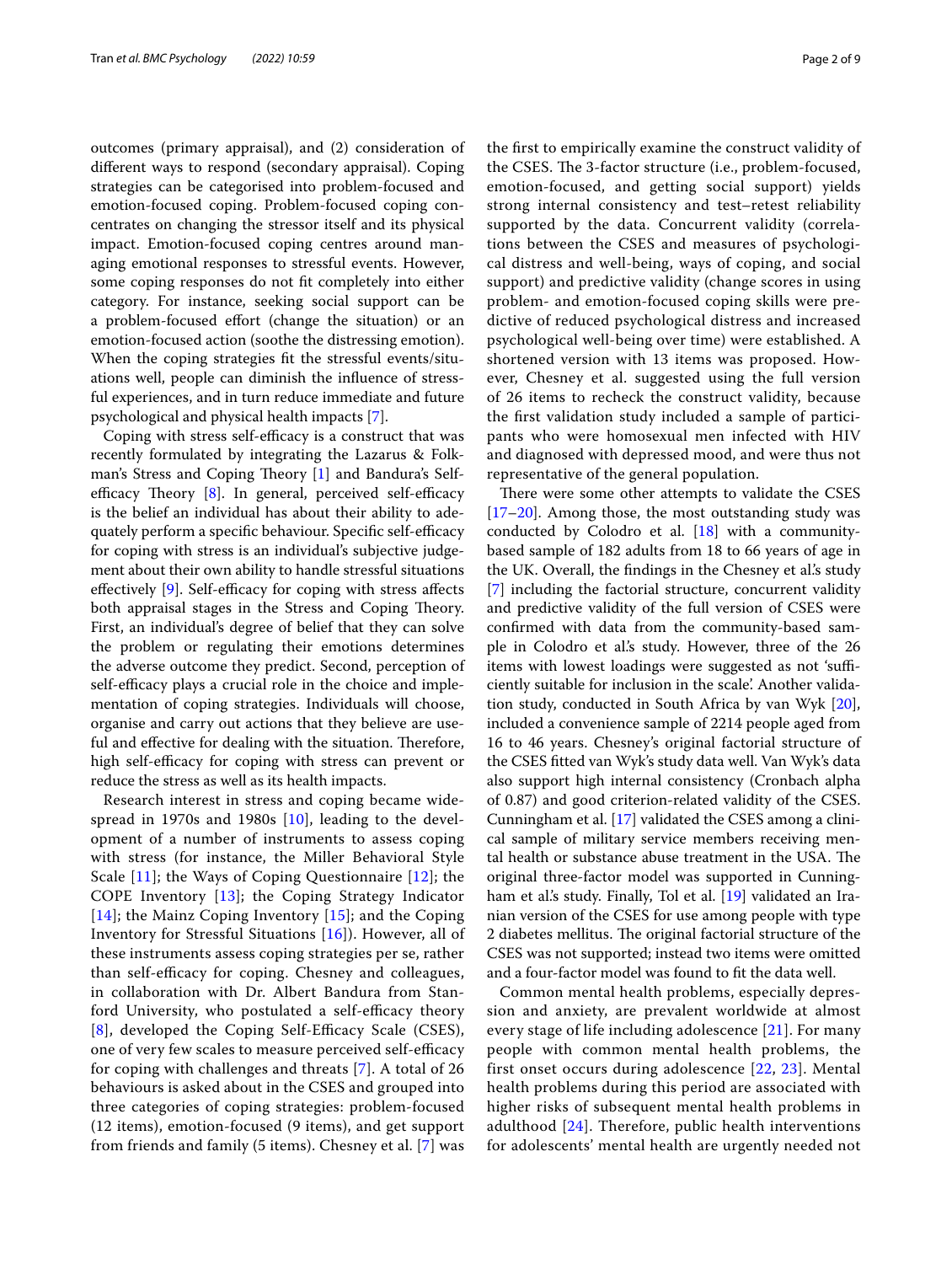only for current adolescents' well-being but also for future adults' quality of life and productivity.

Mental health problems among adolescents have been recognised in public health research in Vietnam for more than a decade. In 2011, Amstadter and colleagues [[25\]](#page-8-3) reported data from a large-scale community-based study that 9.1% of adolescents aged 11–18 years were considered to have a mental health problem. Recent studies found that up to 22.9% of adolescents experienced clinically significant symptoms of depression [\[26](#page-8-4)], 22.8% had clinically significant symptoms of anxiety [[27](#page-8-5)], and 14.1% had suicidal thoughts [[28](#page-8-6)]. Although common mental health problems including depression and anxiety are being recognised increasingly by policy makers, there are a lack of public health interventions to support adolescent mental health in Vietnam.

High coping self-efficacy is a protective factor for depression and anxiety disorders [[29,](#page-8-7) [30\]](#page-8-8). Coping selfefficacy is increasingly recognised as being changeable through psycho-educational programs  $[31]$ . There have been a number of recent attempts to develop programs aiming to promote positive coping self-efficacy for addressing mental health problems [\[7\]](#page-7-5). An instrument to assess coping self-efficacy is necessary for these interventions and research. To our knowledge, there is no coping self-efficacy scale that has been validated for use among adolescents.

This study aimed to examine the construct validity of the CSES for use among high school students in Vietnam. The CSES was selected for several reasons: (1) it covers all major domains of coping strategies (i.e. problem-focused, emotion-focused, and help seeking), (2) it has 26 items, meaning it is not too brief and not too long, (3) the 11-point scale for each item means that the scale can provide detailed data, and (4) it evaluates the person's confdence regarding implementing coping strategies, and changes in scale scores refect changes in the individual's confdence regarding their ability to cope. The CSES holds great promise for use in public health and research to inform efective interventions to help adolescents better handle both acute and chronic stress [\[7](#page-7-5)].

The objectives of this study were to evaluate the  $(1)$ factorial structure, (2) measurement invariance, (3) internal consistency, and (4) concurrent validity of a Vietnamese version of the CSES. We used data collected from an intervention study (hereafter called the *main study*) of a school-based psycho-educational program for adolescents' mental health conducted in Hanoi, Vietnam [[32\]](#page-8-10). We hypothesised that the data would support all aspects of construct validity of the CSES.

# **Methods Settings**

Vietnam is Southeast Asian country with a population of 96 million. The average national per capita income in 2019 was USD2,590, and Vietnam is classifed as a lowermiddle income country [[33\]](#page-8-11). Children and adolescents account for a third of the population. Nationally, about 8.3% of school-age children (6–18 years old) are out of school [\[34\]](#page-8-12). Hanoi, the capital city, is one of the two largest cities in Vietnam. Of the 8 million people living in Hanoi, the population is split equally between those living in urban and rural areas.

# **Participants**

A multiple-stage sampling method was used in the *main study* to select the participants. In the first stage, two districts were randomly selected from a total of 12 urban districts and another two districts were randomly selected from a total of 18 rural districts in Hanoi. In the second stage, in each of the selected districts, two high schools were randomly selected and four grade 10 classes from each of the selected schools were randomly chosen. Finally, all students in the selected classes were eligible and invited to participate. An independent statistician conducted the selection process. A total of 1084 (552 controls and 532 interventions) adolescents aged 15–16 years participated in the *main study*.

All participants of the *main study* were eligible and included in this validation study.

# **Procedures**

In the *main study,* data were collected at baseline (at recruitment) and endline (about two months after recruitment) using a self-completed questionnaire at school during a usual 45-min class. In each session, two research assistants from the Hanoi University of Public Health (HUPH) gave instructions on how to complete the questionnaire and supervised the students to ensure the privacy and confdentiality. Students returned the questionnaire in a sealed envelope which was provided at the beginning of the session. Students who did not want to participate or did not have parental consent to participate were invited to go to do their homework at the school library (44 students, 3.9%).

# **Measures**

# *Coping self‑efcacy scale‑Vietnamese version*

The Vietnamese Version of the original 26-item version of the Coping Self-Efficacy Scale (CSES-V) developed by Chesney and colleagues was used in this study [\[7](#page-7-5)]. For each item, students are asked to rate on an 11-point scale the extent to which they believe they could perform a behaviour when things aren't going well, or when they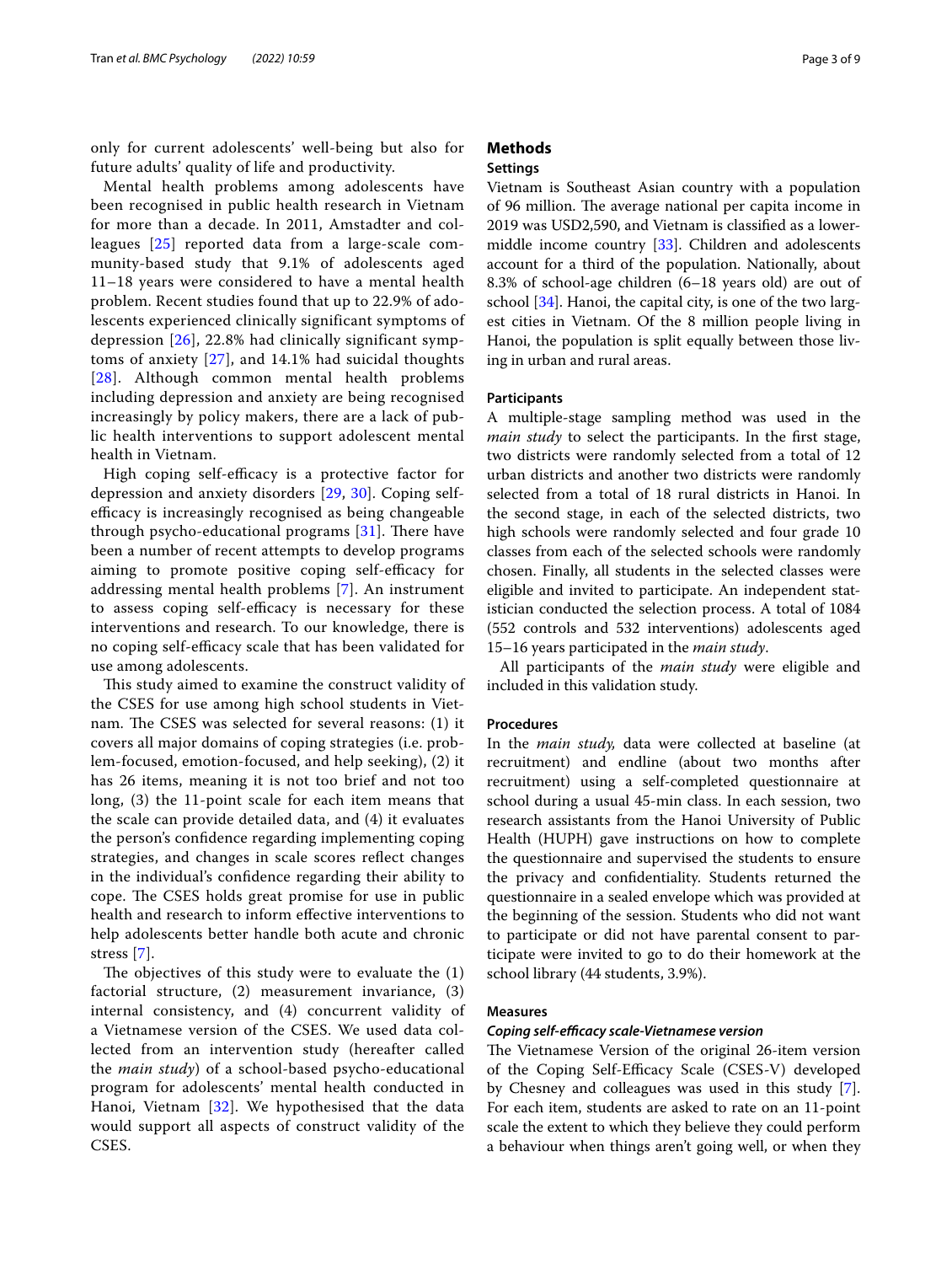are having problems (0 'cannot do at all' to 10 'certain can do'). The translation into Vietnamese was performed using a standardised procedure (translate, culturally verify and back-translate) established and used in previous studies [[35](#page-8-13)[–37](#page-8-14)].

# *Depression anxiety and stress scales (DASS 21)*

The symptoms of depression, anxiety and stress were assessed using the DASS 21 [\[38](#page-8-15)] which includes 21 items in three sub-scales (each has seven items): Depression (DASS21-D), Anxiety (DASS21-A), and Stress (DASS21- S). Each item has four short response options refecting the severity of the symptom and scoring from  $0=$  "Did" not apply to me at all" to  $3=$ "Applied to me very much, or most of the time". Higher subscale scores indicate more symptoms of the mental health problem measured by the subscale. Evidence for the factorial structure and internal consistency of DASS 21 for use among Vietnamese adolescents has been established [\[39\]](#page-8-16) (Cronbach alphas of 0.835 for the Depression, 0.737 for the Anxiety and 0.761 for the Stress subscale).

# *Mental health continuum short form (MHC‑SF)*

General mental well-being was assessed using the MHC-SF  $[40, 41]$  $[40, 41]$  $[40, 41]$  $[40, 41]$  $[40, 41]$ . The MHC-SF comprises 14 items and each item is scored from  $0=$  "Never" to  $5=$  "Every day". All item scores are summed to yield a global well-being score from 0 to 70. Higher global well-being scores refect better mental well-being. Ha et al. confrmed the construct validity of the MHC-SF for use in adolescents in Vietnam [[42\]](#page-8-19).

# **Statistical analyses**

In this study, we examined two aspects of construct validity of the CSES-V, namely structural and external validity [[39\]](#page-8-16).

# *Structural aspect*

The factorial structure of the CSES-V was examined using exploratory factor analysis with principal factor extraction (free of distribution assumptions). The number of factors selected was decided based the scree plot (plot of the eigenvalues of factors) and meaningful factors. After the number of factors was determined, we use an oblique rotation (promax) to reach a simple structure if more than one factor was found. We omitted from the final version the items with factor loadings  $< 0.3$ , as they were interpreted as being not salient. For every item cross-loading into two or more factors, it was assigned to the factor with the highest factor loading value.

*Measurement invariance* (measuring the same construct(s) in the same way across the subgroups of participants) of the CSES-V was examined between male and female participants using multiple group confrmatory factor analysis (MGCFA) in three levels: confgural; metric; and scalar invariance  $[43, 44]$  $[43, 44]$  $[43, 44]$ . The lowest level of measurement invariance, confgural invariance, requires the number of factors and loading pattern to be the same across groups. The configural invariance holds if the overall MGCFA model fts the data well (the root mean square error of approximation (RMSEA) value of  $< 0.05$ , comparative ft index (CFI)>0.95, and Tucker–Lewis index  $(TLI) > 0.95$  [[44,](#page-8-21) [45\]](#page-8-22). The second level of measurement invariance is the metric invariance level in which the factor loadings of the items of the instrument must be equivalent across groups. The fit of the metric model was compared with the ft of the confgural model to assess metric invariance. The highest level of measurement invariance is scalar invariance, which requires the item intercepts to be equivalent across groups, in addition to the metric invariance. If the metric invariance is achieved, the ft of the scalar model is compared with the ft of the metric model to assess scalar invariance. We used the criteria: the decreases of CFI values of less than or equal to 0.01 and increases in RMSEA values of less than or equal to 0.015 from the compared model indicating that there is no diference between the models and invariance at that step is supported [[46](#page-8-23)[–48](#page-8-24)]. We did not use Chi-square tests to test model ft diferences between models, because Chi-square tests are heavily infuenced by the sample size [[44\]](#page-8-21).

*Longitudinal measurement invariance* (measuring the same construct in the same metric across time points) of the CSES-V was examined using the same statistical approach (MGCFA) in the three levels as in the examination of the measurement invariance between participants' sexes.

*The internal consistency* of the scale was assessed using the Cronbach's alpha coefficient. The coefficient >  $0.7$ indicates acceptable internal reliability [[49\]](#page-8-25).

# *External aspect*

*Concurrent validity* (whether the CSES-V correlates with the measures of related constructs) was examined using Pearson's correlation coefficients between CSES and DASS21-D, DASS21-A, DASS21-S, and MHC-SF scores. Stronger coping self-efficacy is negatively associated with depressive, anxiety and stress symptoms and positively associated with mental well-being [\[50](#page-8-26)[–52\]](#page-8-27). It was expected that the CSES-V would be correlated with all measures at low or moderate levels (correlation coefficients around 0.3 to 0.5).

We used data collected from all participants at baseline in all analyses, except for the assessment of longitudinal measurement invariance. For the longitudinal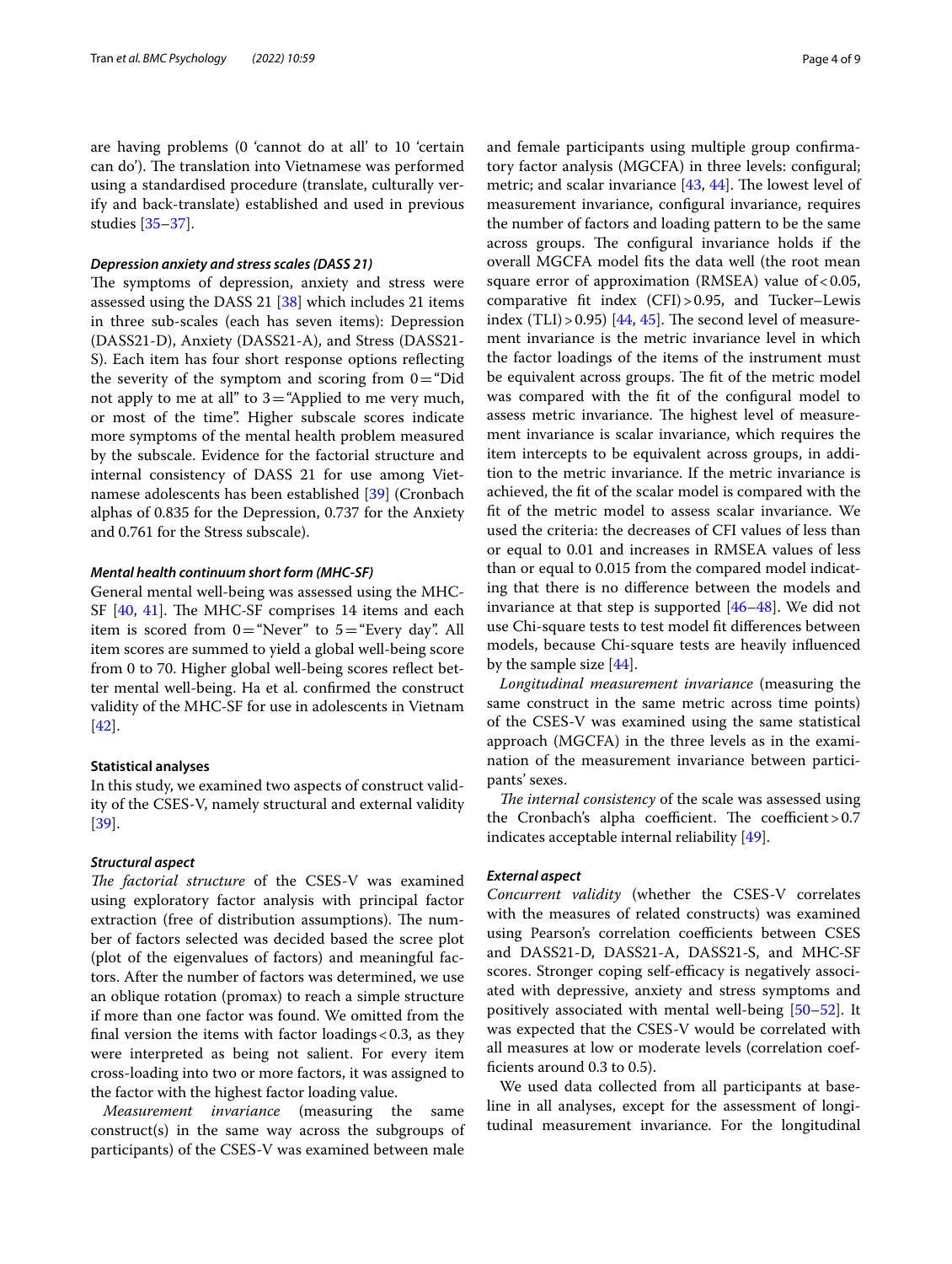measurement invariance, we used data collected at baseline and endline from participants of the control group only.

Several methods for treating missing data were used in this study. First, the cases with more than 20% of CSES-V data items missing were excluded. Second, missing data in the scales (CSES, DASS21-D, DASS21-A, DASS21-S, or MHC-SF) were imputed if a case had missing data for less than or equal to 20% of the number of items of that scale. Regression imputation was used; all other items of these scales and sociodemographic characteristics (school, sex, and age) were used as predictors to impute the missing data. Thirdly, the remaining missing data were treated using full information maximum likelihood estimation under missing at random assumption in the MGCFA. Finally, we used the pairwise deletion approach in other analyses. MGCFA were conducted in Mplus Version 7.4 [[53](#page-8-28)]. All other analyses were carried out using Stata Version 16 [\[54](#page-8-29)].

The data, analytic methods (code) used in the analysis, and materials used to conduct the research will be made available to any researcher for purposes of reproducing the results or replicating the procedure on reasonable request to the corresponding author.

# **Ethical considerations**

This research was undertaken in accordance with the Australia's National Statement on Ethical Conduct in Human Research and the Helsinki Declaration of 1975, as revised in 2008. This study has been approved by Monash University Human Research Ethics Committee (Certifcate Number: 21455), Melbourne, Victoria, Australia; the Institutional Review Board of the Hanoi University of Public Health (488/2019/YTCC-HD3), Hanoi, Vietnam; and Queensland University of Technology's Office of Research Ethics and Integrity (2000000087). Written informed consent was obtained from a parent or guardian for participants under 16 years old.

# **Results**

# **Samples**

Among the 1084 students who participated in the *main study*, 13 (1.2%) had missing data in any CSES item at baseline. We excluded two cases (0.2%, one in control and one in intervention group) who had more than 20% CSES-V data items missing. There were 76 participants (7.0%) missing any data in items in the DASS scales, and 59 (5.4%) missing any MHC-SF data. Among the 551 students in the control group included in this validation study, 541 (98.2%) were followed up and provided complete data at endline.

A total of 657/1082 participants (60.7%) were girls. The mean (standard deviation) age of the participants was 15.3 years (0.3).

# **Exploratory factor analysis**

The scree plot of the exploratory factor analysis of the CSES-V (Additional fle [1:](#page-7-20) Fig. S1) shows that eigenvalues seem to level off between three and four factors, suggesting that the optimal number of factors is three. The three factors with eigenvalues of approximately 1 or higher and together explained 97.6% of the total variance (Additional file [1](#page-7-20): Table S1).

There were two items (items 21 and 23) that did not load into any of the three factors after the rotation (Table [1](#page-5-0)). Items 18 and 22 cross-loaded into two factors and were assigned to Factor 1. Finally, nine items loading into Factor 1 were emotion-focused coping strategies; the 10 items loading into Factor 2 were problem-focused; and the fve items loading into Factor 3 were social support/interaction coping strategies.

# **Measurement invariance**

The MGCFA of the three-factor models (Table [2](#page-5-1)) supported all three levels of measurement invariance between sexes and longitudinal measurement invariance between baseline and endline. The overall MGCFA (the confgural models) models ftted the data well and the ftting indices of the metric and scalar models were almost identical to those of the confgural models.

# **Correlations and internal consistency**

The three factors of the CSES-V were correlated with each other at moderate levels (Table [3\)](#page-6-0), which supports that the three factors are diferent facets of the same construct, namely coping self-efficacy. All three factors were positively associated with the MHC-SF and negatively associated with the DASS21 sub-scales at a low or moderate level, as hypothesised.

Cronbach's alpha coefficients of the factors 1, 2, 3 and the whole CSES-V were at acceptable levels (0.91, 0.86, 0.75, and 0.93, respectively).

# **Discussion**

This study established the evidence of the construct validity of the CSES-V for use among adolescents in Vietnam. The findings strongly confirm the factorial structure of the CSES-V with three factors. All levels of measurement invariance between males and females and longitudinal measurement invariance were strongly supported. All three factors were found to have acceptable internal consistency and were correlated with several mental health measures, as expected.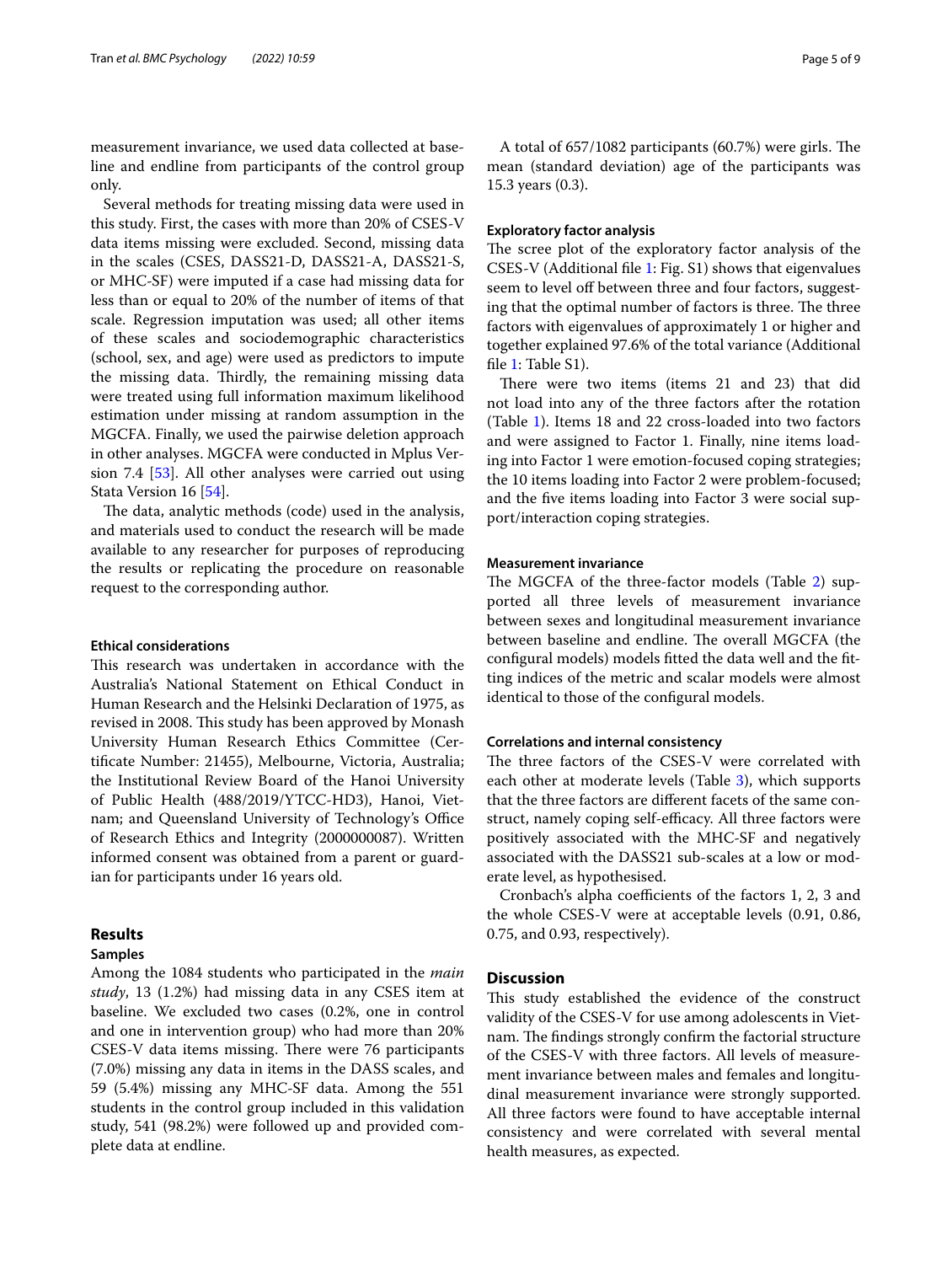| <b>Number</b> | Item                                                                      | Factor 1<br><b>Emotion-</b><br>focused | Factor 2<br>Problem-<br>focused | Factor 3<br>Social-support |
|---------------|---------------------------------------------------------------------------|----------------------------------------|---------------------------------|----------------------------|
|               | Keep from getting down in the dumps                                       | 0.61                                   |                                 |                            |
| 2             | Talk positively to yourself                                               | 0.45                                   |                                 |                            |
| 3             | Sort out what can be changed, and what cannot be changed                  |                                        | 0.61                            |                            |
| 4             | Get emotional support from friends and family                             |                                        |                                 | 0.52                       |
| 5             | Find solutions to your most difficult problems                            |                                        | 0.59                            |                            |
| 6             | Break an upsetting problem down into smaller parts                        |                                        | 0.59                            |                            |
| 7             | Leave options open when things get stressful                              |                                        | 0.63                            |                            |
| 8             | Make a plan of action and follow it when confronted with a problem        |                                        | 0.61                            |                            |
| 9             | Develop new hobbies or recreations                                        |                                        |                                 | 0.37                       |
| 10            | Take your mind off unpleasant thoughts                                    | 0.85                                   |                                 |                            |
| 11            | Look for something good in a negative situation                           | 0.54                                   |                                 |                            |
| 12            | Keep from feeling sad                                                     | 0.79                                   |                                 |                            |
| 13            | See things from the other person's point of view during a heated argument |                                        | 0.64                            |                            |
| 14            | Try other solutions to your problems if your first solutions don't work   |                                        | 0.68                            |                            |
| 15            | Stop yourself from being upset by unpleasant thoughts                     | 0.73                                   |                                 |                            |
| 16            | Make new friends                                                          |                                        |                                 | 0.60                       |
| 17            | Get friends to help you with the things you need                          |                                        |                                 | 0.73                       |
| 18            | Do something positive for yourself when you are feeling discouraged       | 0.45                                   |                                 | 0.35                       |
| 19            | Make unpleasant thoughts go away                                          | 0.84                                   |                                 |                            |
| 20            | Think about one part of the problem at a time                             |                                        | 0.58                            |                            |
| 21            | Visualize a pleasant activity or place                                    |                                        |                                 |                            |
| 22            | Keep yourself from feeling lonely                                         | 0.49                                   |                                 | 0.34                       |
| 23            | Pray or meditate                                                          |                                        |                                 |                            |
| 24            | Get emotional support from community organizations or resources           |                                        |                                 | 0.55                       |
| 25            | Stand your ground and fight for what you want                             |                                        | 0.38                            |                            |
| 26            | Resist the impulse to act hastily when under pressure                     |                                        | 0.36                            |                            |

# <span id="page-5-0"></span>**Table 1** Factor loadings from the exploratory factor analysis of the Coping Self-Efficacy Scale-Vietnamese Version (CSES-V)

Blanks represent factor loading < 0.3

<span id="page-5-1"></span>**Table 2** Model fit indices for multiple-group three-factor models testing measurement invariance between male and female participants and longitudinal measurement invariance of the Coping Self-Efficacy Scale-Vietnamese Version (CSES-V)

| Model          | <b>CFI</b> | TLI   | <b>RMSEA</b> | P-value RMSEA $<$ = 0.05 | <b>ΔCFI</b> | <b>ARMSEA</b> |
|----------------|------------|-------|--------------|--------------------------|-------------|---------------|
| Between sexes  |            |       |              |                          |             |               |
| 1.1 Configural | 0.968      | 0.959 | 0.033        | 1.00                     | N/A         | N/A           |
| 1.2 Metric     | 0.967      | 0.96  | 0.033        | 1.00                     | $-0.001$    | $\mathbf{0}$  |
| 1.3 Scalar     | 0.966      | 0.961 | 0.033        | 1.00                     | $-0.001$    | 0             |
| Longitudinal   |            |       |              |                          |             |               |
| 2.1 Configural | 0.965      | 0.955 | 0.037        | 1.00                     | N/A         | N/A           |
| 2.2 Metric     | 0.964      | 0.956 | 0.037        | $-0.001$<br>1.00         |             | $\mathbf{0}$  |
| 2.3 Scalar     | 0.964      | 0.957 | 0.036        | 1.00                     | 0           | $-0.001$      |

CFI: Comparative Fit Index; TLI: Tucker–Lewis index; RMSEA: Root Mean Square Error of Approximation; ΔCFI: CFI diference to previous model; ΔRMSEA: RMSEA diference to previous model; N/A: not applicable

Like the original validation study of the CSES [[7\]](#page-7-5), this study found the same three-factor structure: emotion-focused, problem-focused, and social support/interaction coping strategies. We suggested the

exclusion of items 21 'Visualize a pleasant activity or place' and 23 'Pray or meditate' as they had factor loadings lower than the cut-off. These items also had lowest factor loadings among the items loaded into the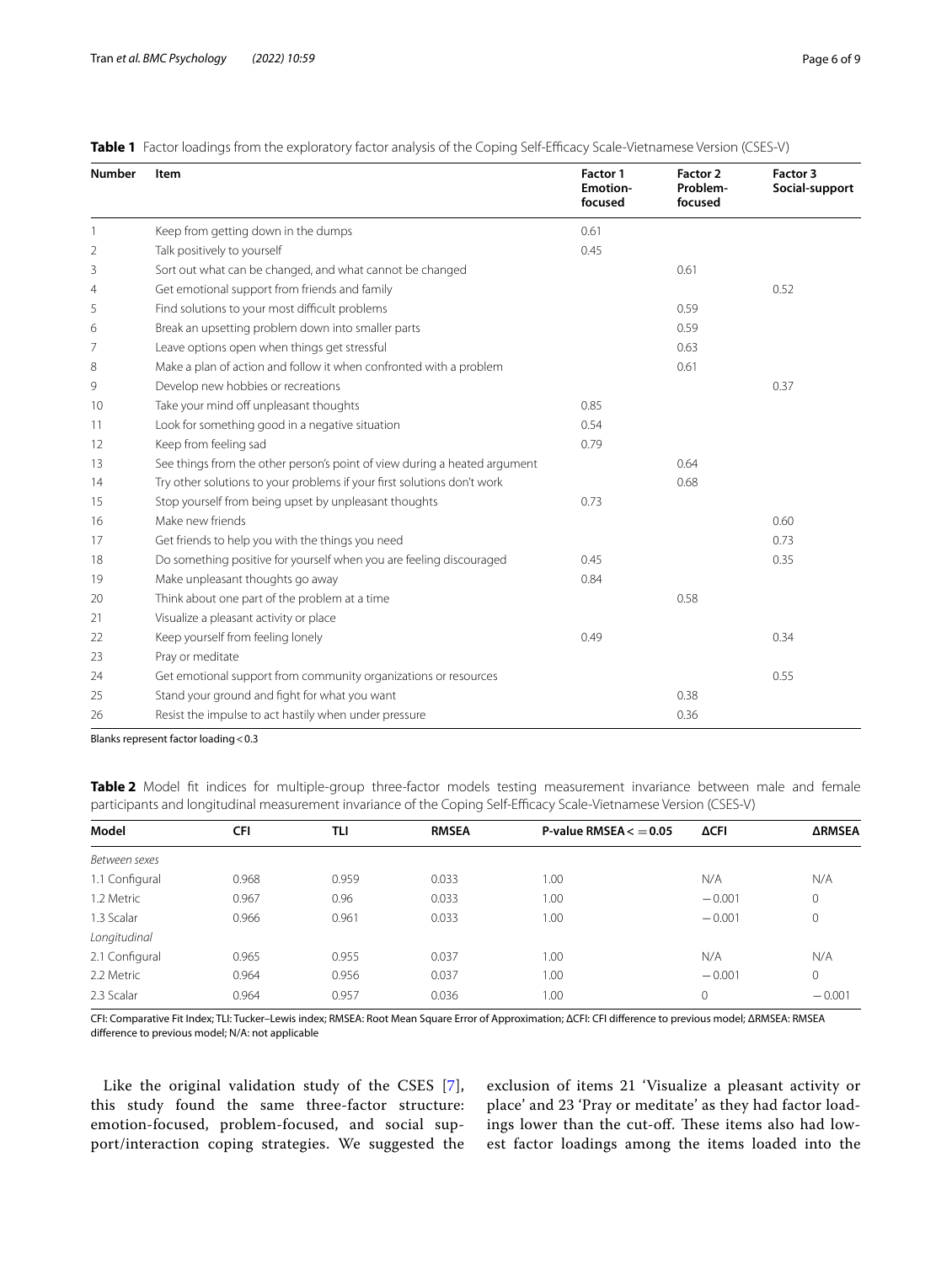|                          | Factor 1<br><b>Emotion-focused</b> | Factor 2<br>Problem-focused | Factor 3<br>Social-support |  |
|--------------------------|------------------------------------|-----------------------------|----------------------------|--|
| Factor 1 Emotion-focused |                                    |                             |                            |  |
| Factor 2 Problem-focused | 0.70                               |                             |                            |  |
| Factor 3 Social-support  | 0.60                               | 0.60                        |                            |  |
| MHC-SF                   | 0.52                               | 0.56                        | 0.57                       |  |
| DASS21-D                 | $-0.38$                            | $-0.54$                     | $-0.46$                    |  |
| DASS21-A                 | $-0.28$                            | $-0.39$                     | $-0.30$                    |  |
| DASS21-S<br>$-0.29$      |                                    | $-0.48$                     | $-0.32$                    |  |

<span id="page-6-0"></span>

|  | Table 3 Correlations between the Coping Self-Efficacy Scale-Vietnamese Version (CSES-V) and mental health scales |  |  |  |  |  |
|--|------------------------------------------------------------------------------------------------------------------|--|--|--|--|--|
|--|------------------------------------------------------------------------------------------------------------------|--|--|--|--|--|

MHC-SF: Mental Health Continuum Short Form; DASS21-D: Depression Anxiety and Stress Scales 21 items-Depression subscale; DASS21-A: Depression Anxiety and Stress Scales 21 items-Anxiety; DASS21-S: Depression Anxiety and Stress Scales 21 items-Stress

problem-focused factor in the original validation study [[7](#page-7-5)]. Positive imagery is a technique commonly used in psychotherapy for stress reduction [[55\]](#page-8-30). It might be not commonly used among general population, including adolescents, because some guidance and practice may be needed in order to integrate it as an individual coping strategy. 'Pray or meditate' was also one of three items suggested for exclusion by Colodro et al.'s study in the general population in the UK  $[18]$  $[18]$ , but this item had a good correlation with the total scale score in a study in Iran [[19\]](#page-7-18). 'Pray or meditate' is a coping strategy that may be more commonly used by people who are spiritual or who practice meditation. In Vietnam, Buddhism has historically been the dominant religion. However, nowadays many people, especially adolescents, are not showing as much commitment to religious beliefs. This may explain why 'pray or meditate' was not a strategy widely endorsed among Vietnamese adolescents.

There are a few inconsistencies between the findings of this study and the original validation study of the CSES [\[7](#page-7-5)]. Item 2 'Talk positively to yourself' loaded into the problem-focused factor and item 18 'Do something positive for yourself when you are feeling discouraged' loaded into social support factor in the original validation study, but both loaded into the emotion-focused factor in our study. Problem-focused coping strategies concentrates on changing the stressor itself while emotion-focused coping centres around managing emotional responses to stressful events [\[1\]](#page-7-0). 'Talk positively to yourself' cannot directly modify the stressor itself but it is a regulative efort to diminish the emotional consequences of stressful events. Therefore, item 2 is more relevant to emotion regulation than problemfocused strategies. 'Do something positive for yourself when you are feeling discouraged' can be related to social support strategies if the individual gets support from friends and/or families that is also positive for themselves. However, in the data of this study, this item is more relevant to emotion-focused strategies and it makes sense as 'do something positive for yourself' can directly improve their emotional status.

Item 9 'Develop new hobbies or recreations' and item 24 'Get emotional support from community organisations or resources' had low factor loadings in the original validation study which only included adults, but acceptable factor loadings in our study. These results suggest that these two items may be more relevant to adolescents than to adults. It is known that the ability to learn new things peaks in early childhood and adolescence and reduces gradually in adulthood  $[56]$  $[56]$ . Therefore, adolescents might be more likely than adults to develop new hobbies or skills to respond to stressful events or situations. Adolescents are often still dependent on their parents/carers, and thus may be accustomed to seeking help from their immediate family, or being supported by their parents/carers to seek external support. In contrast, adults are more often living independently, and may therefore have less support, or fnd it more challenging to seek help from services or community organisations.

This is, to our knowledge, the first attempt to validate a coping self-efficacy measure for use among adolescents. We provide evidence on multiple aspects of the construct validity using a large sample size. However, we acknowledge several methodological limitations of this study. First, we included adolescents attending school in Hanoi and in a narrow age range. This specific sample may afect generalisation of the fndings to the all Vietnamese adolescents. Criterion validity (how well the scale scores agree with a 'gold standard' measure), which is an important aspect of construct validity, was not evaluated in this study. We were not able to fnd a gold standard measure of coping self-efficacy.

# **Implications and conclusions**

The evidence of the construct validity of the CSES-V in Vietnamese adolescents is established. This scale may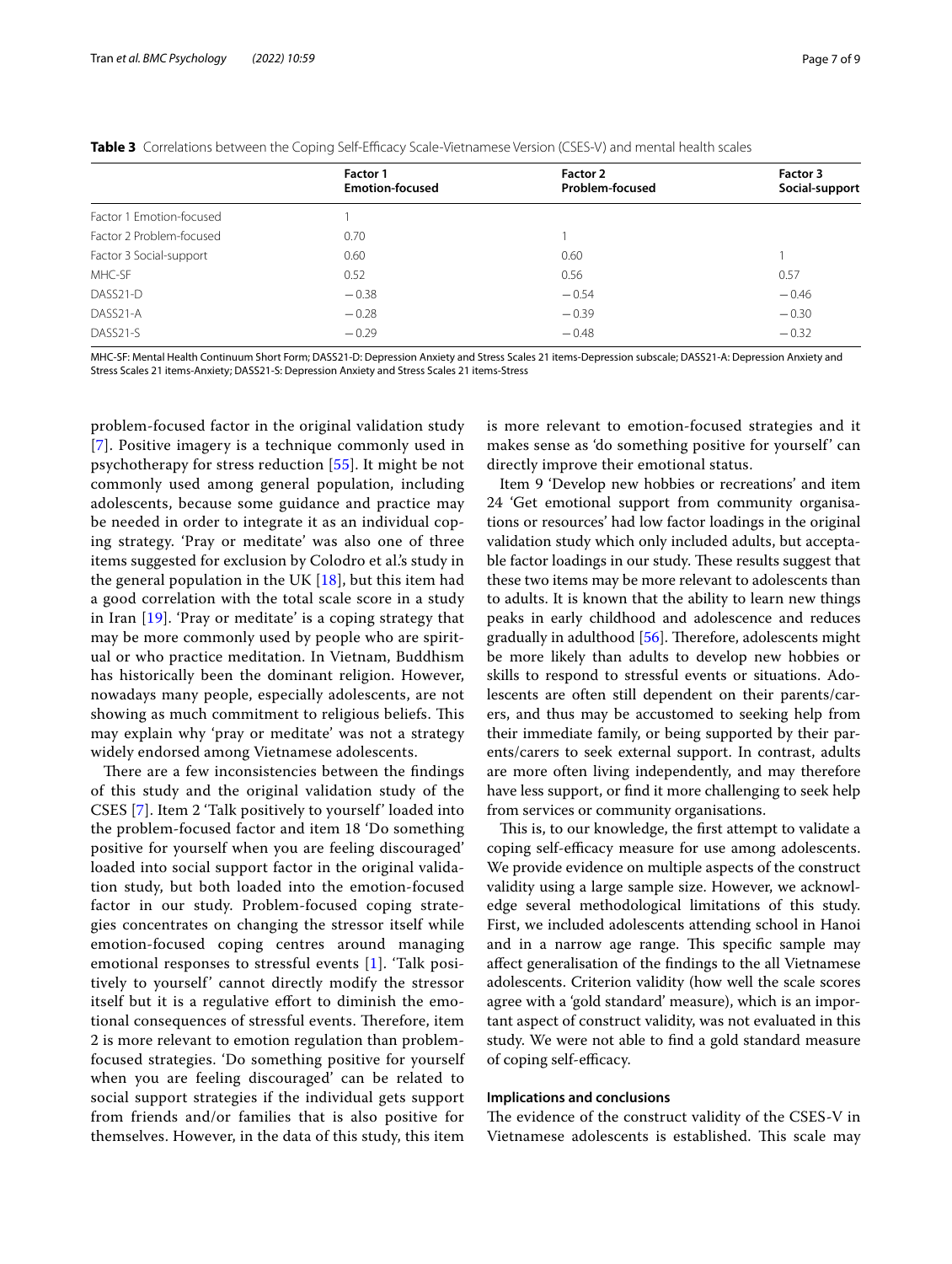be useful for school counsellors or clinical psychologists who work with adolescents, school mental health programs, primary health care, and research on adolescents' stress and coping. We recommend that the continuous scores of this scale are used rather than any categories, because no cut-off points have been validated to date.

# **Abbreviations**

CSES: Coping Self-efficacy Scale; CFI: Comparative Fit Index; DASS21-S: Depression Anxiety and Stress Scales 21 items; DASS21-D: Depression Anxiety and Stress Scales 21 items-Depression subscale; DASS21-A: Depression Anxiety and Stress Scales 21 items-Anxiety subscale; DASS21-S: Depression Anxiety and Stress Scales 21 items-Stress subscale; MGCFA: Multiple group confrmatory factor analysis; MHC-SF: Mental Health Continuum Short Form; RMSEA: Root Mean Square Error of Approximation; TLI: Tucker–Lewis index.

# **Supplementary Information**

The online version contains supplementary material available at [https://doi.](https://doi.org/10.1186/s40359-022-00770-3) [org/10.1186/s40359-022-00770-3](https://doi.org/10.1186/s40359-022-00770-3).

<span id="page-7-20"></span>**Additional fle 1**. **Fig. 1.** Scree plot - Exploratory factor analysis of the Coping Self-efficacy Scale - Vietnamese Version (CSES-V). Table 1. Exploratory factor analysis of Coping Self-efficacy Scale - Vietnamese Version (CSES-V).

#### **Acknowledgements**

The authors are especially grateful to the participants who contributed data to this research.

#### **Authors' contributions**

JF, TT, NL designed this study. All authors conducted this study. HN managed the data. TT and HN conducted the statistical analysis. TT and NL wrote the draft of this paper. All authors provided the interpretation of results and critically reviewed the draft. All authors read and approved the fnal manuscript.

#### **Funding**

This work was supported by the Australian National Health and Medical Research Council [GNT1158429]; the Vietnam National Foundation for Science and Technology Development [NHMRC.108.01-2018.02]. TT is supported by a Monash Strategic Bridging Fellowship; JF is supported by a Finkel Professorial Fellowship, which is funded by Finkel Foundation.

### **Availability of data and materials**

The data, analytic methods (code) used in the analysis, and materials used to conduct the research will be made available to any researcher for purposes of reproducing the results or replicating the procedure on reasonable request to the corresponding author.

# **Declarations**

### **Ethics approval and consent to participate**

This study was a part of a trial study that has been approved by Monash University Human Research Ethics Committee (Certifcate Number: 21455), Melbourne, Victoria, Australia; the Institutional Review Board of the Hanoi University of Public Health (488/2019/YTCC-HD3), Hanoi, Vietnam; and Queensland University of Technology's Office of Research Ethics and Integrity (2000000087). Written informed consent was obtained from a parent or guardian for participants under 16 years old.

#### **Consent for publication**

Not applicable.

### **Competing interests**

The authors declares no competing interests.

## **Author details**

<sup>1</sup> Global and Women's Health, Public Health and Preventive Medicine, Monash University, Level 4 - 553 St Kilda Road, Melbourne, VIC 3004, Australia. <sup>2</sup> Hanoi University of Public Health, Hanoi, Vietnam. <sup>3</sup> School of Psychology and Counselling, Queensland University of Technology, Brisbane, Australia.

Received: 4 September 2021 Accepted: 2 March 2022

#### **References**

- <span id="page-7-0"></span>1. Lazarus RS. Psychological stress and the coping process. 1966.
- <span id="page-7-1"></span>2. Lazarus RS, Folkman S. Stress, appraisal, and coping. New York: Springer; 1984.
- <span id="page-7-2"></span>3. Folkman S. The Oxford handbook of stress, health, and coping. Oxford: Oxford University Press; 2011.
- <span id="page-7-3"></span>4. Yaribeygi H, Panahi Y, Sahraei H, Johnston TP, Sahebkar A. The impact of stress on body function: a review. EXCLI J. 2017;16:1057–72.
- 5. Marin M-F, Lord C, Andrews J, Juster R-P, Sindi S, Arsenault-Lapierre G, Fiocco AJ, Lupien SJ. Chronic stress, cognitive functioning and mental health. Neurobiol Learn Mem. 2011;96(4):583–95.
- <span id="page-7-4"></span>6. Contrada R, Baum A. The handbook of stress science: biology, psychology, and health. New York: Springer; 2010.
- <span id="page-7-5"></span>7. Chesney MA, Neilands TB, Chambers DB, Taylor JM, Folkman S. A validity and reliability study of the coping self-efficacy scale. Br J Health Psychol. 2006;11(3):421–37.
- <span id="page-7-6"></span>8. Bandura A. Self-efficacy: the exercise of control. New York: W H Freeman/ Times Books/Henry Holt & Co; 1997.
- <span id="page-7-7"></span>9. Godoy Izquierdo D, Godoy García JF, Lopez-Chicheri Garcia I, Martinez Delgado A, Gutierrez Jimenez S, Vazquez Vazquez L. Psychometric properties of the Coping with stress Self-Efficacy Scale. Psicothema. 2008;20(1):155–65.
- <span id="page-7-8"></span>10. Folkman S, Moskowitz JT. Coping: pitfalls and promise. Annu Rev Psychol. 2004;55:745–74.
- <span id="page-7-9"></span>11. Miller SM. Monitoring and blunting: validation of a questionnaire to assess styles of information seeking under threat. J Pers Soc Psychol. 1987;52(2):345.
- <span id="page-7-10"></span>12. Folkman RS, Lazarus S. Manual for the ways of coping questionnaire. Palo Alto: Consulting Psychologists Press; 1988.
- <span id="page-7-11"></span>13. Carver CS, Scheier MF, Weintraub JK. Assessing coping strategies: a theoretically based approach. J Pers Soc Psychol. 1989;56(2):267–83.
- <span id="page-7-12"></span>14. Amirkhan JH. A factor analytically derived measure of coping: The Coping Strategy Indicator. J Pers Soc Psychol. 1990;59(5):1066.
- <span id="page-7-13"></span>15. Krohne HW, Egloff B, Varner LJ, Burns LR, Weidner G, Ellis HC. The assessment of dispositional vigilance and cognitive avoidance: Factorial structure, psychometric properties, and validity of the Mainz Coping Inventory. Cogn Ther Res. 2000;24(3):297–311.
- <span id="page-7-14"></span>16. Endler N, Parker J. Coping Inventory for Stressful Situations (CISS): Manua. Toronto: Multi-Health Systems; 1990.
- <span id="page-7-15"></span>17. Cunningham CA, Cramer RJ, Cacace S, Franks M, Desmarais SL. The Coping Self-Efficacy Scale: psychometric properties in an outpatient sample of active duty military personnel. Mil Psychol. 2020;32(3):261–72.
- <span id="page-7-17"></span>18. Colodro H, Godoy-Izquierdo D, Godoy J. Coping self-efficacy in a community-based sample of women and men from the United Kingdom: the impact of sex and health status. Behav Med. 2010;36(1):12–23.
- <span id="page-7-18"></span>19. Tol A, Mohebbi B, Hossaini M, Majlessi F. Developing a valid and reliable Coping Self-Efficacy Scale (CSES) among patients with type 2 diabetes: Iranian version. Open J Endocrine Metab Diseases. 2014;4:45–51.
- <span id="page-7-16"></span>20. Van Wyk MM. Validation of a coping self-efficacy scale in an African context. Potchefstroom: North-West University; 2010.
- <span id="page-7-19"></span>21. Liu Q, He H, Yang J, Feng X, Zhao F, Lyu J. Changes in the global burden of depression from 1990 to 2017: fndings from the Global Burden of Disease study. J Psychiatr Res. 2020;126:134–40.